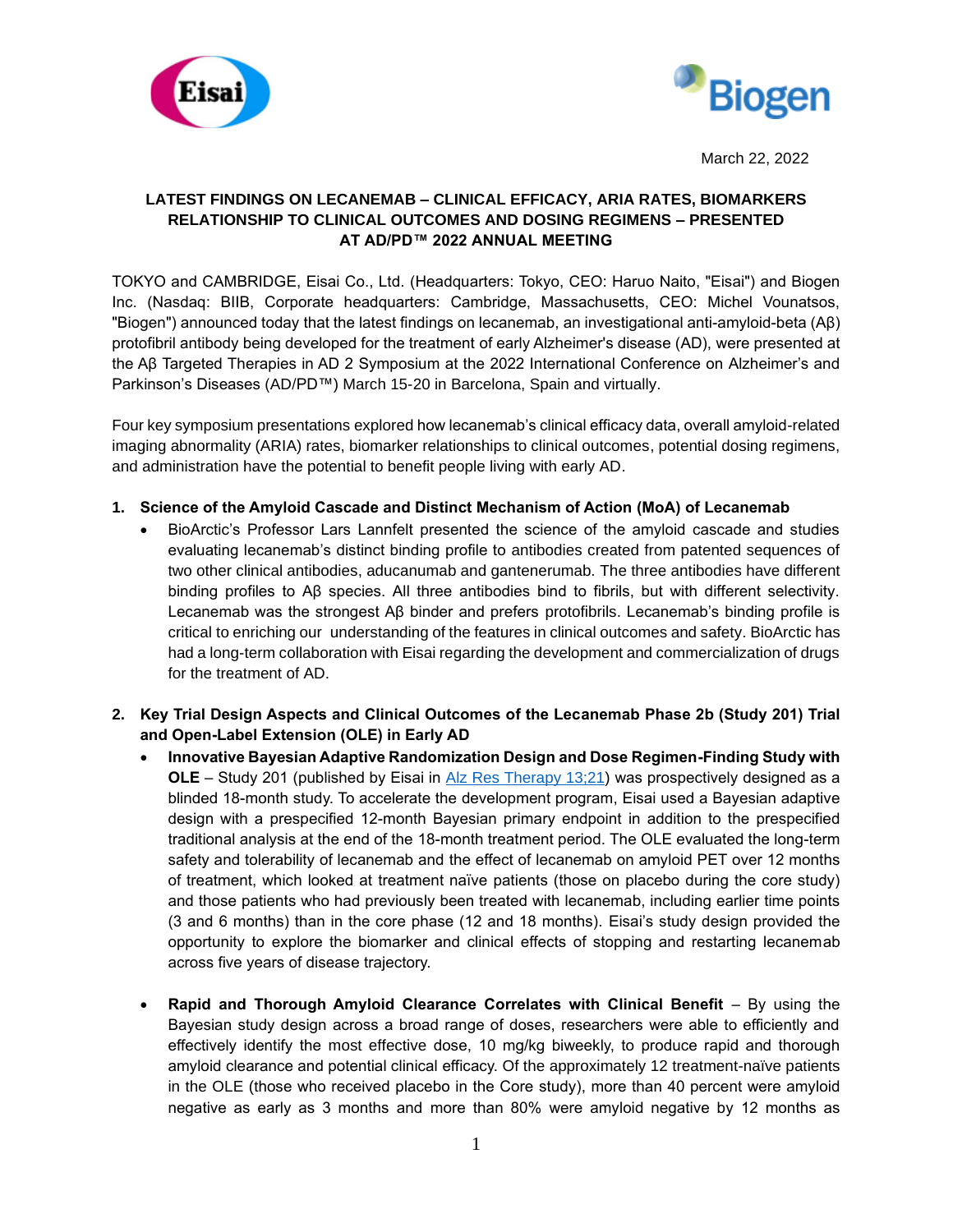measured by PET image (visual read). <sup>1</sup> The OLE results are consistent with core phase results in which 65% were amyloid negative at 12 months<sup>1</sup> and 81% of participants were amyloid negative at 18 months as measured by PET image (visual read) in 161 subjects treated with 10 mg/kg biweekly dose. Robust amyloid reduction in those receiving lecanemab in the Core study was maintained while off-treatment over the Gap period. Despite the small number of participants in the OLE, findings help confirm the results from the Core study: lecanemab rapidly and thoroughly cleared amyloid plaque from the brain. Study 201 established 10 mg/kg biweekly as the most effective dose of lecanemab based on ADCOMS. Lecanemab could potentially be administered at 10mg/kg on the first day of treatment and continue at biweekly intervals without titration.

# • **ARIA Incidence, Frequency, Severity and Modeling**

ARIA-E is an important adverse event of amyloid-lowering therapies that is critical to monitor and manage during treatment.

### Study 201 Core ARIA-E Rates

ARIA-E was observed in allele groups administered 10 mg/kg biweekly at the following rates: overall ApoE4 carriers 14.3% (7/49), ApoE4 carriers homozygous 50.0% (5/10), ApoE4 carriers heterozygous 5.1% (2/39) and ApoE4 non-carriers 8.0% (9/112). The overall ARIA-E rate in the Core study was 9.9% (16/161) of patients treated with lecanemab 10 mg/kg biweekly compared with 0.8% (2/245) of placebo patients.

#### Study 201 OLE ARIA-E Rates

Although ApoE carriers were underrepresented in the 10 mg/kg biweekly group in Study 201 Core, all participants entering Study 201 OLE (69.4% of whom were ApoE4 carriers) were treated with 10 mg/kg biweekly, and ARIA rates were consistent with those in the Core study. Forty-five participants who received placebo in the Core study joined the OLE. ARIA-E was observed in allele groups newly treated with 10 mg/kg biweekly in the OLE at the following rates: overall ApoE4 carriers 12.9% (4/31), ApE4 carriers homozygous 25.0% (1/4), ApoE4 carriers heterozygous 11.1% (3/27) and ApoE4 negative 0.0% (0/14). In the OLE study, overall ARIA-E rates were as follows: ApoE4 carriers 10.4% (13/125), ApoE4 carriers homozygous 14.3% (4/28), ApoE4 carriers heterozygous 9.3% (9/97) and ApoE4 non-carriers 1.8% (1/55).

### Study 201 Core and OLE Pooled ARIA-E Rates

In the Core and the OLE, ARIA-E was observed in allele groups administered 10 mg/kg biweekly at the following rates: ApoE4 carriers 13.8% (11/80), ApoE4 carriers homozygous 42.9% (6/14), ApoE4 carriers heterozygous 7.6% (5/66) and ApoE non-carriers 7.1% (9/126). The overall ARIA-E rate was 9.7% (20/206) of patients treated with lecanemab 10 mg/kg biweekly.

### ARIA-E Rates Frequency and Severity

In the Core study and OLE, the majority of ARIA-E events occurred within the first 3 months of treatment (75% [12/16]) and resolved within 4 months of onset. For the majority of patients, the radiographic severity was mild or moderate; severe radiographic severity was reported in 1.2% (2/161) of patients. The majority of ARIA-E was asymptomatic; with symptomatic ARIA-E reported in 1.9% (3/161) of patients. Symptoms reported in association with ARIA-E included headache, visual disturbance, confusion, aphasia. There has been a single case of ARIA-E associated with seizure in the Core study and OLE to date.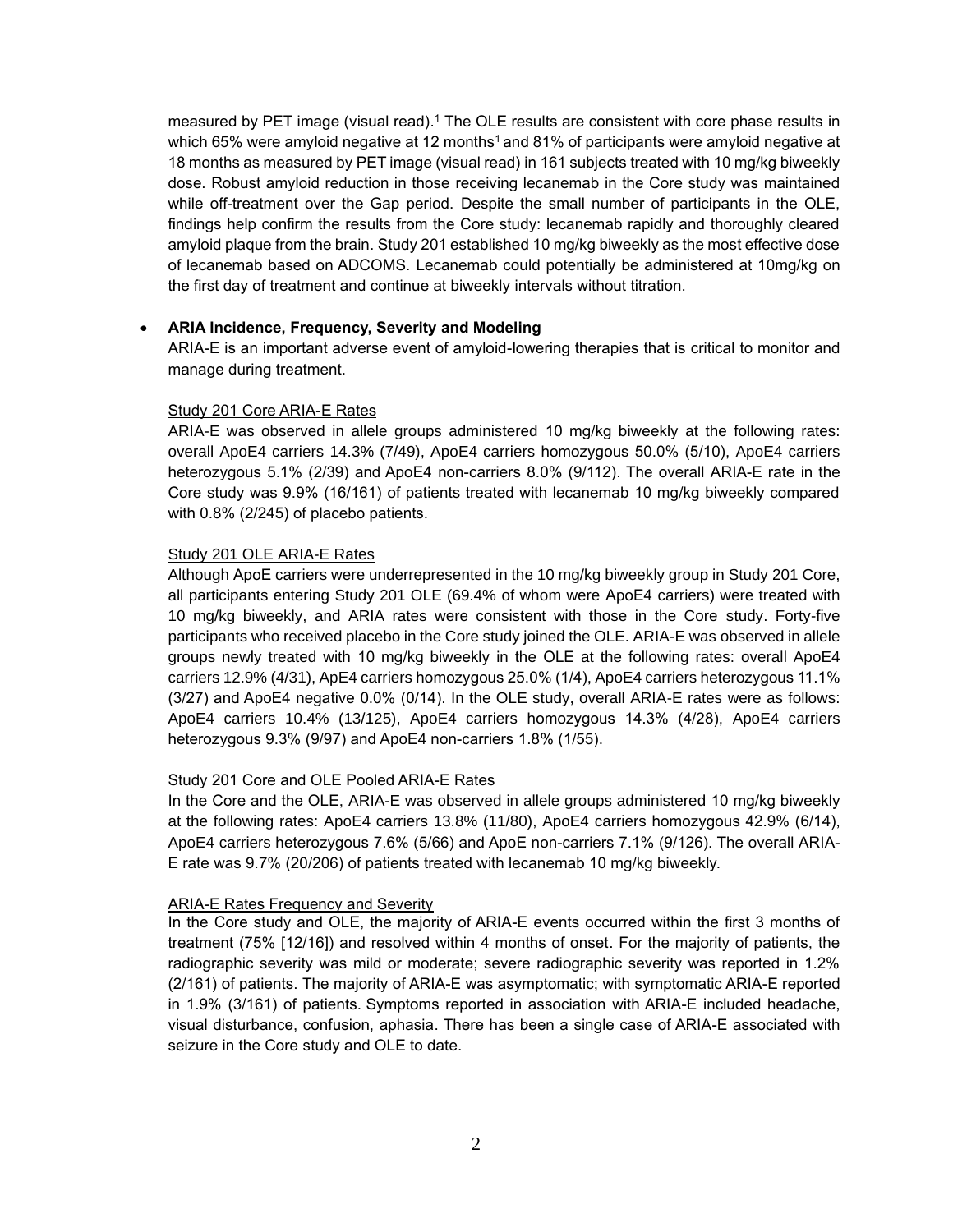### Exposure-Response Model Predicted and Observed ARIA-E vs. Cmax for APOE 4

The PK/PD exposure-ARIA-E model was developed from the Core study utilizing data from all doses and demonstrated that ARIA-E is driven primarily by Cmax. The ApoE4 genotype is a significant covariate in the model. The PK/PD model predicted ARIA-E by Cmax at the 10 mg/kg biweekly dose in the Core study by allele group as follows: ApoE4 carriers homozygous 22.5%, ApoE4 carriers heterozygous 6.8% and ApoE4 non-carriers 5.4%. In addition to the modeling predicting ARIA-E by Cmax in the Core study, it confirmed the observed ARIA-E in the OLE. Given the small data set for ApoE4 homozygous patients, this will be evaluated in Eisai's Phase 3 Clarity AD clinical trial.

# ARIA-H Rates

In the Core study, the incidence was higher in ApoE4 homozygous carriers than in ApoE4 heterozygous carriers and non-carriers. ARIA-H was observed in 6.2% (10/161) of patients treated with lecanemab 10 mg/kg biweekly compared with 4.9% (12/245) of placebo patients. The rate of ARIA-H was higher in ApoE4 carriers (12.2% [6/49] vs placebo 5.2% [9/174]), than in ApoE 4 noncarriers (3.6% [4/112] vs placebo 4.2% [3/71]). All patients with microhemorrhage or superficial siderosis were asymptomatic. There has been one report of symptomatic cerebral macrohemorrhage. These data are hypothesis-generating and will be further evaluated in Clarity AD.

# **3. Phase 2b (Study 201) Lecanemab Early AD Study Biomarker Results, Correlations with Clinical Outcomes and Potential Less-Frequent Maintenance Dosing**

- Aβ42/40 and P-Tau181 are plasma biomarkers that signal sequential changes in AD progression. Lecanemab has an effect on these plasma biomarkers as amyloid plaque reduction is related to soluble amyloid and P-Tau*.* Lecanemab has a dose- and time-dependent reduction of amyloid plaques with a correlated increase in plasma Aβ42/40 and a decrease in plasma P-Tau181. Changes in plasma Aβ42/40 and P-Tau18 also correlate with change from baseline Clinical Dementia Rating scale Sum of Boxes (CDR-SB). In the Core study, a correlation in change from baseline in amyloid PET SUVR and plasma Aβ42/40 ratio and plasma P-tau181 was observed at 18 months, indicating that plasma biomarkers could potentially help with measuring clinical changes.
- When lecanemab treatment was discontinued at the end of the Core study, changes in the plasma Aβ42/40 (47%), P-Tau18 (24%), and amyloid PET SUVR (21%), gradually began to reverse, suggesting stopping therapy prematurely may potentially allow re-accumulation of pathology. Less frequent maintenance treatment to prevent re-accumulation may be possible based on data and modeling. Eisai will further explore maintenance dosing in the substudy of the Study 201 OLE, which will evaluate alternative intravenous dosing every 4 weeks or every 12 weeks.
- Increasing strong evidence highlights the role of amyloid plaques in triggering tau dysregulation and researchers optimize tau therapeutics by removing a key driver of tau dyshomeostasis (amyloid). For this reason, the Dominantly Inherited Alzheimer Network Trials Unit (DIAN-TU), led by Washington University School of Medicine in St. Louis, selected lecanemab as the backbone anti-amyloid therapy for anti-tau combination for the ongoing component of the Tau NexGen clinical study, which continues enrollment efforts.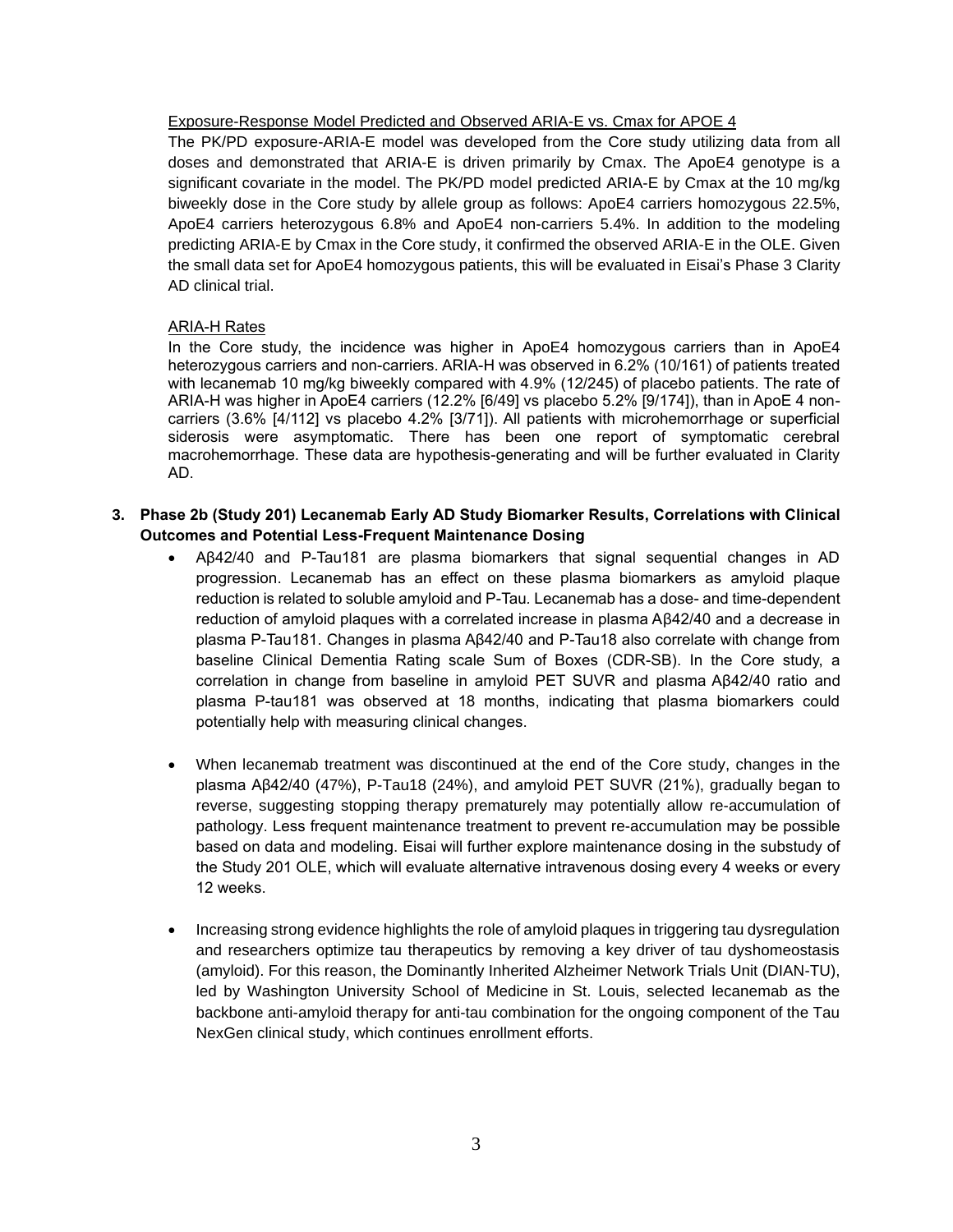**4. Update on Lecanemab Clinical Development, Including New Subcutaneous Formulation** 

Eisai's Dr. Michael Irizarry Senior VP of Clinical Research and Deputy Chief Clinical Officer presented updates on key lecanemab clinical trials.

- Clarity AD Phase 3: The innovative Bayesian design of lecanemab's robust dose-ranging Phase 2b study allowed Eisai to design the Phase 3 confirmatory Clarity AD clinical trial to verify lecanemab's clinical efficacy and safety in early AD. Enrollment is complete with 1,795 participants globally. Additionally, Eisai's recruitment strategy for the Clarity AD clinical trial ensured greater inclusion of ethnic and racial populations in the U.S., resulting in approximately 25% of the total U.S. enrollment including Hispanic (22.5%) and African American (4.5%) persons living with early AD, which mirrors the U.S. Medicare population. The readout will occur in Fall 2022.
- AHEAD3-45 Phase 3 Study in Preclinical AD: As of March 2022, there were over 2,900 people screened, resulting in 287 participants enrolled.
- Clarity AD Subcutaneous Substudy: Eisai is developing a subcutaneous formulation of lecanemab with the potential to be administered at home by the patient or caregiver via an auto-injector with a more rapid administration than the IV formulation (<15 second SC injection versus ~1h infusion). PK/PD modeling of Study 201 suggests that the average lecanemab concentration (Cave) predicts amyloid clearance while the maximal lecanemab concentration (Cmax) predicts ARIA-E rate. Since subcutaneous administration results in a blunted Cmax, the SC dose with comparable Cave to 10 mg/kg IV is hypothesized to have similar amyloid reduction with potentially reduced incidence of ARIA-E relative to IV but less than half the ARIA-E rate as IV. Eisai is evaluating the SC formulation in the Clarity AD OLE.

"The invited lecanemab presentations at AD/PD™ provide new and exciting insights into how the mechanism of action of late-stage anti-amyloid antibodies differ and how that may help simplify the patient journey by offering a less frequent dosing regimen while providing long-term benefit," said Lynn Kramer, M.D., Chief Clinical Officer, Neurology Business Group, Eisai. "Eisai aims to bring these potential innovations to people living with early AD and healthcare providers as quickly as possible as we work to fulfill our *human health care* mission."

Lecanemab was granted Breakthrough Therapy and Fast Track designations by the U.S. Food and Drug Administration (FDA) in June and December 2021, respectively. Eisai anticipates completing lecanemab's rolling submission of a Biologics License Application for the treatment of early AD to the FDA under the accelerated approval pathway. Eisai expects to complete this rolling submission in the first quarter of our fiscal year 2022, which begins April 1, 2022. Eisai initiated a submission to the Pharmaceuticals and Medical Devices Agency (PMDA) of application data of lecanemab under the prior assessment consultation system in Japan in March 2022. Additionally, the readout of the Phase 3 confirmatory Clarity AD clinical trial will occur in the Fall of 2022. Eisai serves as the lead of lecanemab development and regulatory submissions globally with both companies co-commercializing and co-promoting the product and Eisai having final decision-making authority.

This release discusses investigational uses of an agent in development and is not intended to convey conclusions about efficacy or safety. There is no guarantee that such an investigational agent will successfully complete clinical development or gain health authority approval.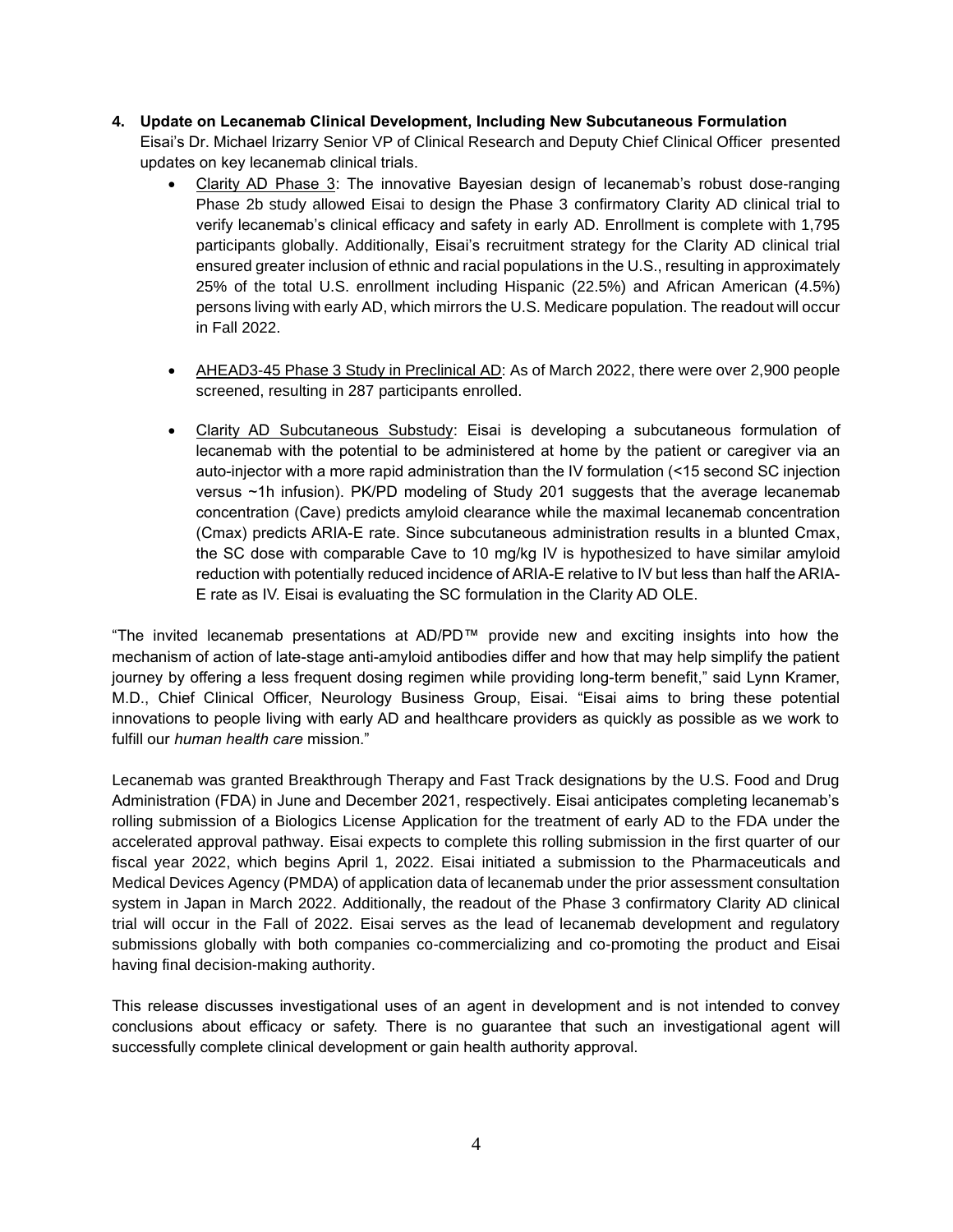**Contacts** MEDIA CONTACT: Eisai Co., Ltd. Public Relations Department +81-(0)3-3817-5120

Eisai Inc. (U.S.) Libby Holman + 1-201-753-1945 [Libby\\_Holman@eisai.com](file:///C:/Users/ecl06971/Desktop/0918/Libby_Holman@eisai.com)

INVESTOR CONTACT: Eisai Co., Ltd. Investor Relations Department +81-(0)70-8688-9685

MEDIA CONTACT: Biogen Inc. Ashleigh Koss + 1-908-205-2572 [public.affairs@biogen.com](mailto:public.affairs@biogen.com)

INVESTOR CONTACT: Biogen Inc. Mike Hencke + 1-781-464-2442 IR@biogen.com

### **[Reference]**

1. Swanson C.et all, November, 9-12, 2021, Clinical Trials On Alzheimer's Disease Annual Meeting, Lecanemab: An Assessment of the Clinical Effects, the Correlation of Plasma Aβ42/40 Ratio With Changes in Brain Amyloid PET SUVr, and Safety from the Core and Open Label Extension of the Phase 2 Proof-of-Concept Study, BAN2401-G000-201, in Subjects With Early Alzheimer's Disease.

#### **[Notes to editors]**

#### **1. About Lecanemab (BAN2401)**

Lecanemab is an investigational humanized monoclonal antibody for Alzheimer's disease (AD) that is the result of a strategic research alliance between Eisai and BioArctic. Lecanemab selectively binds to neutralize and eliminate soluble, toxic amyloid-beta (Aβ) aggregates (protofibrils) that are thought to contribute to the neurodegenerative process in AD. As such, lecanemab may have the potential to have an effect on disease pathology and to slow down the progression of the disease. Currently, lecanemab is being developed as the only anti- Aβ antibody that can be used for the treatment of early AD without the need for titration. With regard to the results from pre-specified analysis at 18 months of treatment, Study 201 demonstrated reduction of brain Aβ accumulation (P<0.0001) and slowing of disease progression measured by ADCOMS\* (P<0.05) in early AD patients. The study did not achieve its primary outcome measure\*\* at 12 months of treatment. The Study 201 open-label extension was initiated after completion of the Core period and a Gap period off treatment of 9-59 months (average of 24 months, n=180 from core study enrolled) to evaluate safety and efficacy, and is underway.

Currently, lecanemab is being studied in a confirmatory Phase 3 clinical study in symptomatic early AD (Clarity-AD), following the outcome of the Phase 2 clinical study (Study 201). Since July 2020 the Phase 3 clinical study (AHEAD 3-45) for individuals with preclinical AD, meaning they are clinically normal and have intermediate or elevated levels of amyloid in their brains, is ongoing. AHEAD 3-45 is conducted as a publicprivate partnership between the Alzheimer's Clinical Trial Consortium that provides the infrastructure for academic clinical trials in AD and related dementias in the U.S, funded by the National Institute on Aging, part of the National Institutes of Health, Eisai and Biogen. Since January 2022, the Tau NexGen clinical study for Dominantly Inherited Alzheimer's disease (DIAD), that is conducted by Dominantly Inherited Alzheimer Network Trials Unit (DIAN-TU), led by Washington University School of Medicine in St. Louis, is ongoing. Furthermore, Eisai has initiated a lecanemab subcutaneous dosing Phase 1 study. Eisai obtained the global rights to study, develop, manufacture and market lecanemab for the treatment of AD pursuant to an agreement concluded with BioArctic in December 2007. In March 2014 Eisai and Biogen entered into a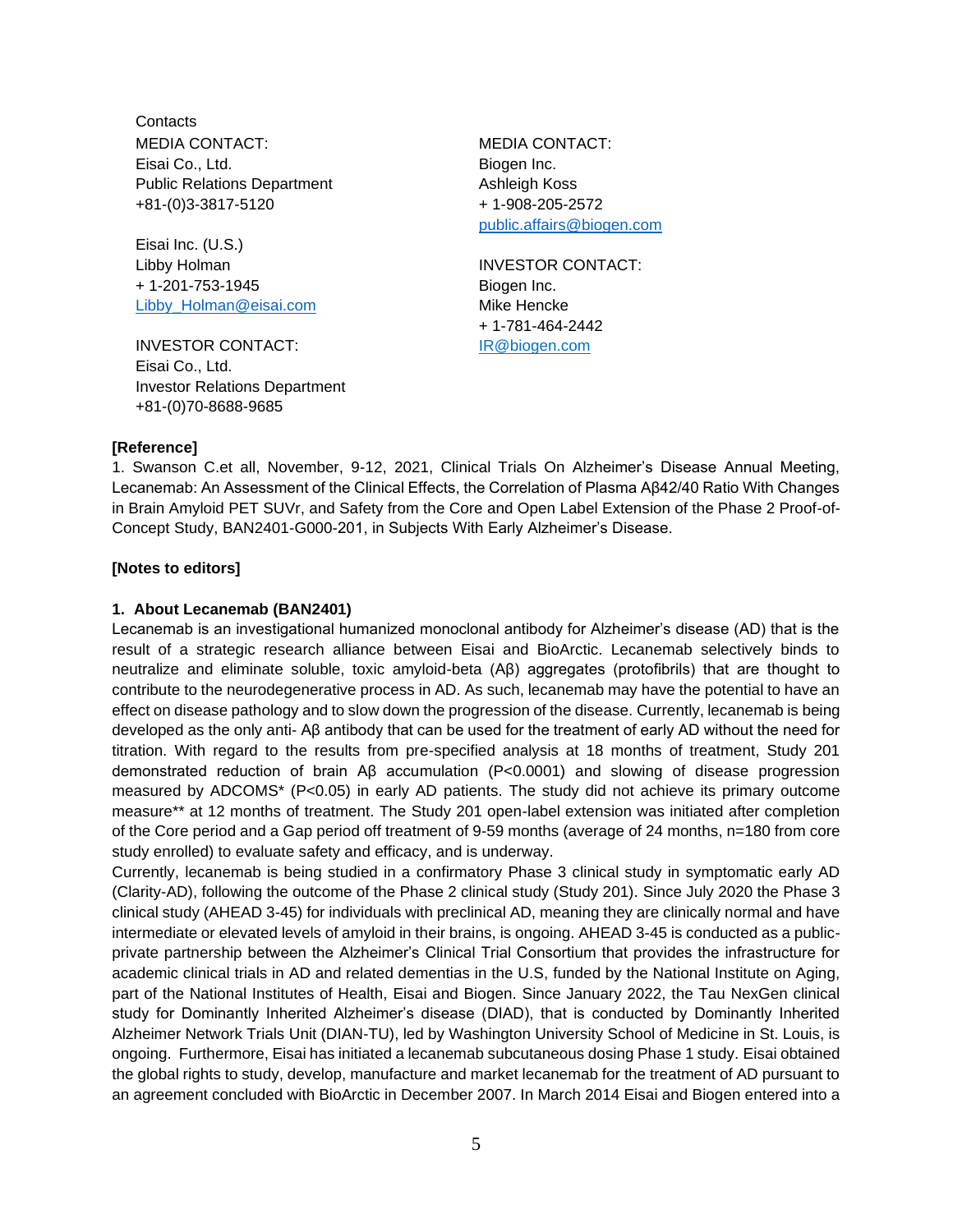joint development and commercialization agreement for lecanemab and the parties amended that agreement in March 2022.

- \* Developed by Eisai, ADCOMS (AD Composite Score) combines items from the ADAS-Cog (AD Assessment Scale-cognitive subscale), Clinical Dementia Rating (CDR) and the MMSE (Mini-Mental State Examination) scales to enable a sensitive detection of changes in clinical functions of early AD symptoms and changes in memory. The ADCOMS scale ranges from a score of 0.00 to 1.97, with higher score indicating greater impairment.
- \*\* An 80% or higher estimated probability of demonstrating 25% or greater slowing in clinical decline at 12 months treatment measured by ADCOMS from baseline compared to placebo.

# **2. About the Collaboration between Eisai and Biogen for Alzheimer's Disease**

Eisai and Biogen are collaborating on the joint development and commercialization of AD treatments. Eisai serves as the lead of lecanemab development and regulatory submissions globally with both companies co-commercializing and co-promoting the product.

# **3. About the Collaboration between Eisai and BioArctic for Alzheimer's Disease**

Since 2005, BioArctic has had a long-term collaboration with Eisai regarding the development and commercialization of drugs for the treatment of AD. The commercialization agreement on the lecanemab antibody was signed in December 2007, and the development and commercialization agreement on the antibody lecanemab back-up for AD, which was signed in May 2015. Eisai is responsible for the clinical development, application for market approval and commercialization of the products for AD. BioArctic has no development costs for lecanemab in AD.

# **4. About Eisai Co., Ltd.**

Eisai Co., Ltd. is a leading global pharmaceutical company headquartered in Japan. Eisai's corporate philosophy is based on the *human health care* (*hhc*) concept, which is to give first thought to patients and their families, and to increase the benefits that health care provides to them. With a global network of R&D facilities, manufacturing sites and marketing subsidiaries, we strive to realize our *hhc* philosophy by delivering innovative products to target diseases with high unmet medical needs, with a particular focus in our strategic areas of Neurology and Oncology.

Leveraging the experience gained from the development and marketing of a treatment for Alzheimer's disease, Eisai aims to establish the "Eisai Dementia Platform." Through this platform, Eisai plans to deliver novel benefits to those living with dementia and their families through constructing a "Dementia Ecosystem," by collaborating with partners such as medical organizations, diagnostic development companies, research organizations, and bio-ventures in addition to private insurance agencies, finance industries, fitness clubs, automobile makers, retailers, and care facilities. For more information about Eisai Co., Ltd., please visit [https://www.eisai.com.](https://www.eisai.com/)

### **5. About Biogen**

As pioneers in neuroscience, Biogen discovers, develops, and delivers worldwide innovative therapies for people living with serious neurological diseases as well as related therapeutic adjacencies. One of the world's first global biotechnology companies, Biogen was founded in 1978 by Charles Weissmann, Heinz Schaller, Sir Kenneth Murray, and Nobel Prize winners Walter Gilbert and Phillip Sharp. Today, Biogen has a leading portfolio of medicines to treat multiple sclerosis, has introduced the first approved treatment for spinal muscular atrophy, and is providing the first and only approved treatment to address a defining pathology of Alzheimer's disease. Biogen is also commercializing biosimilars and focusing on advancing the industry's most diversified pipeline in neuroscience that will transform the standard of care for patients in several areas of high unmet need.